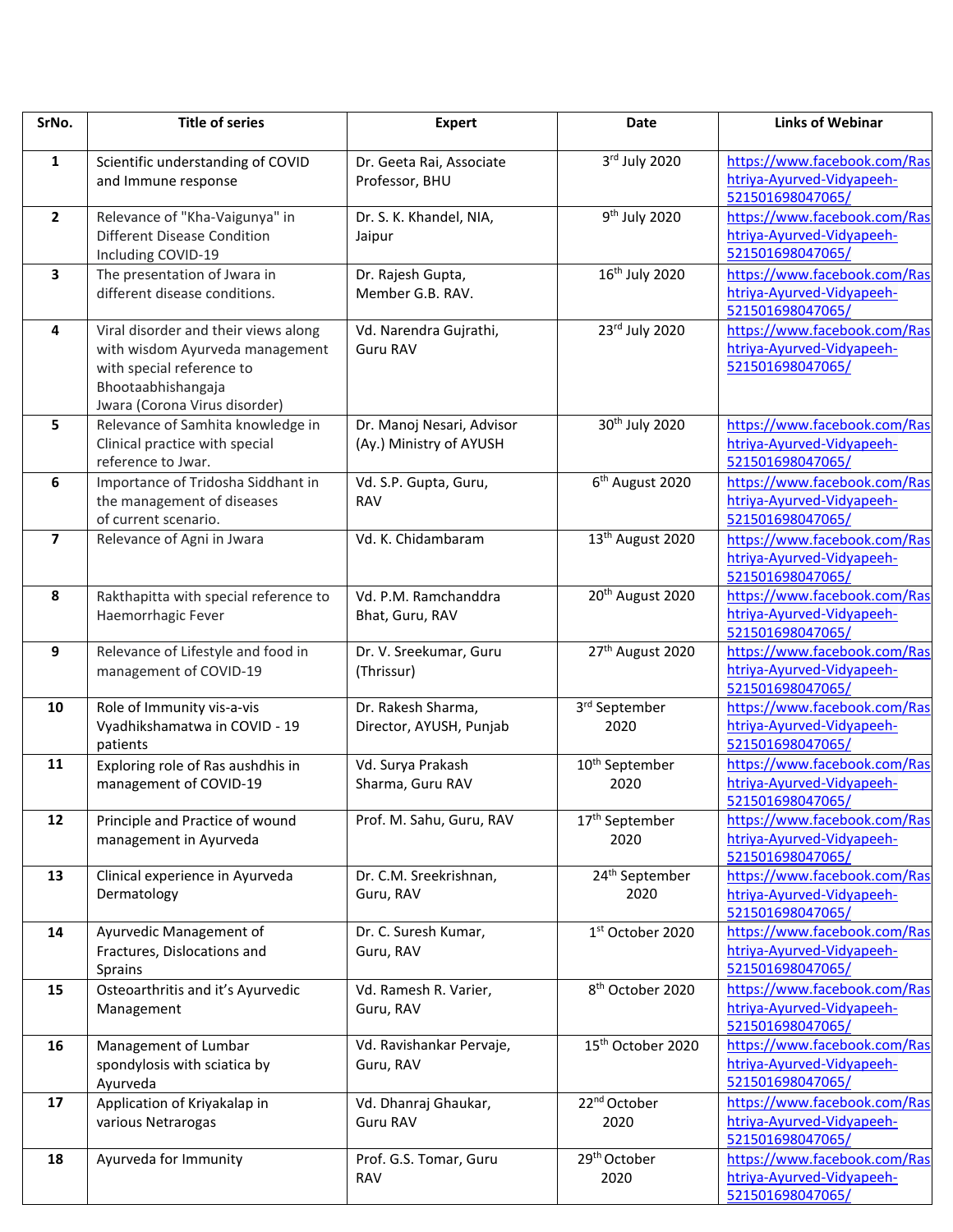| 19 | Immunity - Our understanding,          | Prof. Jasbir Kaur, Ocular                    | 5 <sup>th</sup> Nov, 2020      | https://www.facebook.com/Ras |
|----|----------------------------------------|----------------------------------------------|--------------------------------|------------------------------|
|    | relevance and Ayurveda                 | Biochemistry, AIIMS,                         |                                | htriya-Ayurved-Vidyapeeh-    |
|    |                                        | N.D.                                         |                                | 521501698047065/             |
| 20 | Evidence based approach of             | Dr. Asmita Wele, Head,                       | 12 <sup>th</sup> Nov, 2020     | https://www.facebook.com/Ras |
|    | Ayurveda in Immunity                   | Dep. of RS & BK, Pune                        |                                | htriya-Ayurved-Vidyapeeh-    |
|    |                                        |                                              |                                | 521501698047065/             |
| 21 | Various Netra Rogas and their          | Dr N. Narayanan                              | 19th Nov., 2020                | https://www.facebook.com/Ras |
|    | management by Ayurveda &               | Namboothiri                                  |                                | htriya-Ayurved-Vidyapeeh-    |
|    | traditional methods.                   | (Sreedhareeyam, Kerala)                      |                                | 521501698047065/             |
| 22 | Management of COVID-19 and             | Vd. Tarachand Sharma,                        | 26 <sup>th</sup> Nov., 2020    | https://www.facebook.com/Ras |
|    | post COVID conditions                  | <b>CRAV Guru</b>                             |                                | htriya-Ayurved-Vidyapeeh-    |
|    |                                        |                                              |                                | 521501698047065/             |
| 23 | Shalya Karma in Stri and Prasuti       | Dr. Varsha Deshpande,                        | 3rd Dec., 2020                 | https://www.facebook.com/Ras |
|    | rogas                                  | G.B. Member, RAV                             |                                | htriya-Ayurved-Vidyapeeh-    |
|    |                                        |                                              |                                | 521501698047065/             |
| 24 | Importance of Sushrut Samhita in       | Vd. Santosh Nevpurkar,                       | 10 <sup>th</sup> Dec., 2020    | https://www.facebook.com/Ras |
|    | Day-to-day practice.                   | Aurangabad, Maharastra                       |                                | htriya-Ayurved-Vidyapeeh-    |
|    |                                        |                                              |                                | 521501698047065/             |
| 25 | Immunity, Ayurveda and Corona          | Vd. Ramdas Avhad, Guru, RAV                  | 17th Dec., 2020                | https://youtu.be/SbMeDToDz0  |
|    | - Our Experience                       | Dr. Harshvardhan                             |                                | https://www.facebook.com/Ras |
| 26 | Fistula-in-Ano: Bhagandar an           |                                              | 24th Dec., 2020                | htriya-Ayurved-Vidyapeeh-    |
|    | understanding                          | Jobanputra, Guru,                            |                                | 521501698047065/             |
| 27 | Factors Modifying the Ayurvedic        | Nadiad, Gujarat<br>Dr. G. Prabhakar Rao, Dy. | 31st Dec., 2020                | https://www.facebook.com/Ras |
|    | <b>Drug Actions</b>                    | Medical                                      |                                | htriya-Ayurved-Vidyapeeh-    |
|    |                                        | <b>Commissioner Advisor</b>                  |                                | 521501698047065/             |
|    |                                        | AYUSH, ESIC, New Delhi                       |                                |                              |
| 28 | Basti Chikitsa in Day To Day           | Vd. Madhusudan Deshpande,                    | 7 <sup>th</sup> January 2021   | https://www.facebook.com/Ras |
|    | Practice                               | CRAV Guru, Bhopal, Madhya                    |                                | htriya-Ayurved-Vidyapeeh-    |
|    |                                        | Pradesh.                                     |                                | 521501698047065/             |
| 29 | Secrets of Naadi Pariksha              | Vd. G.B. Upadhyay,                           | 14th January 2021              | https://www.facebook.com/Ras |
|    |                                        | Nagpur, G.B. Member                          |                                | htriya-Ayurved-Vidyapeeh-    |
|    |                                        |                                              |                                | 521501698047065/             |
| 30 | Accreditation and Ayurveda             | Dr. V.K. Rana, CEO,                          | 21st January 2021              | https://www.facebook.com/Ras |
|    |                                        | <b>Quality &amp; Accreditation</b>           |                                | htriya-Ayurved-Vidyapeeh-    |
|    |                                        |                                              |                                | 521501698047065/             |
| 31 | Promotion of Regional Ayurveda         | Dr. Sathya N. Dornala,                       | 28 <sup>th</sup> January 2021  | https://www.facebook.com/Ras |
|    | Aahar                                  | CMO, EDMC, N.D.                              |                                | htriya-Ayurved-Vidyapeeh-    |
|    |                                        |                                              |                                | 521501698047065/             |
| 32 | Role of regional Ayurveda Aahar in     | Dr. J.L.N. Sastry, CEO                       | 4 <sup>th</sup> Feb., 2021     | https://youtu.be/w3jdGtitvzU |
|    | maintenance of good health             | <b>NMPB</b>                                  |                                |                              |
|    | and wellness                           |                                              |                                |                              |
| 33 | Stree Bandhyatva-Female Infertility,   | Dr L. Sucharitha                             | 11 <sup>th</sup> February 2021 | https://youtu.be/7MJTfAYDYd0 |
|    | An Ayurvedic Approach                  | CRAV Guru, Banglore                          |                                |                              |
| 34 | Netra Chikitsa-A Traditional Approach  | Dr Itoozhi Namboothiri                       | 18 <sup>th</sup> Feb 2021      | https://youtu.be/4KlsxEWMLyo |
|    |                                        | Medical Director & Chief                     |                                |                              |
|    |                                        | Physician , Ayurveda Nursing                 |                                |                              |
|    |                                        | Home, Kunnur, Kerala                         |                                |                              |
| 35 | Ano-Rectal Disorders with special      | Dr Hem Raj Sharma                            | 25 <sup>th</sup> Feb 2021      | https://youtu.be/Lo5FgsLPjhQ |
|    | reference to Kshar Sutra Therapy       | CRAV Guru, Una, Himachal                     |                                |                              |
|    |                                        | Pradesh                                      |                                |                              |
| 36 | Role of Region specific Ayurveda Ahara | Dr Achyut kumar Tripathi                     | 4 <sup>th</sup> March 2021     | https://youtu.be/hvvZ_QwkJUE |
|    | in maintenance of good health w.s.r.t. | CRAV Guru, Noida, UP                         |                                |                              |
|    | vasant-grishma ritu                    |                                              |                                |                              |
| 37 | Ayurveda in Public Health System       | Dr Pranita Joshi Deshmukh                    | 11 <sup>th</sup> March 2021    | https://youtu.be/HaiXf5nX-Hw |
|    |                                        | Asso. Prof.(Kriya Sharir)                    |                                |                              |
|    |                                        | & AYUSH NABH Assessor, Pune                  |                                |                              |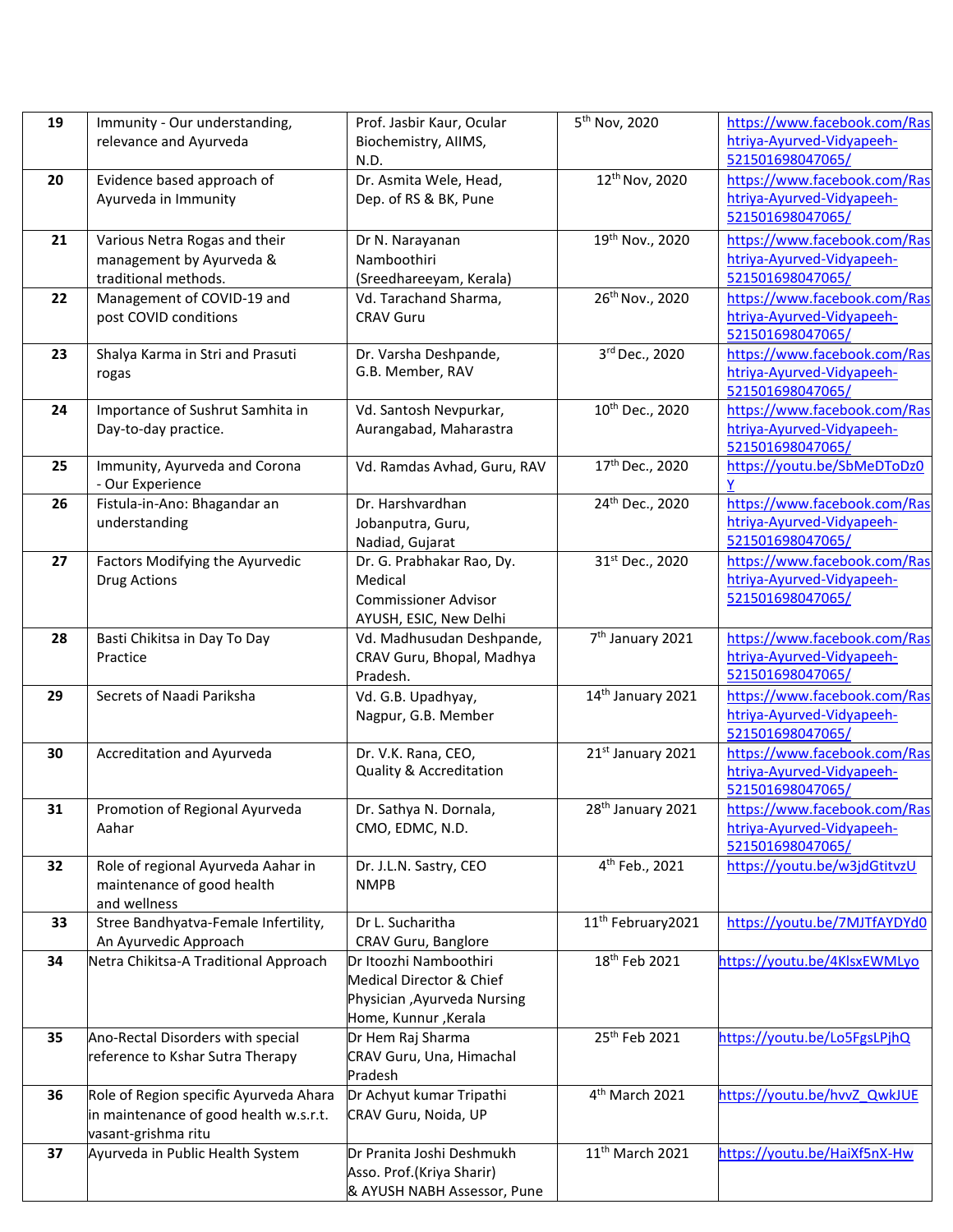|    |                                                                                               | MH                                                                                                              |                             |                                                                               |
|----|-----------------------------------------------------------------------------------------------|-----------------------------------------------------------------------------------------------------------------|-----------------------------|-------------------------------------------------------------------------------|
| 38 | Swasthya sanrakshan me Ayurveda aur<br>Yog ki bhumika                                         | Dr Achyut kumar Tripathi<br>CRAV Guru, Noida, UP                                                                | 18 <sup>th</sup> March 2021 | https://youtu.be/50eVPpuNL U                                                  |
| 39 | Applied aspects of Ida, Pingala &<br>Sushumna Nadis                                           | Prof. H.H.Awasthi<br>Rachana Sharir Dept.<br>IMS, BHU, Varanasi                                                 | 25th March 2021             | https://youtu.be/Sk0QRsBUj1I                                                  |
| 40 | Concept of Ayurveda Ahara                                                                     | Dr K. K. Dwivedi<br>Asso Prof.(Kaya &<br>Panchkarma), Govt Ayu College<br>UP, Varanasi,                         | 1st April 2021              | https://youtu.be/bLr5wUnAlKY                                                  |
| 41 | Understanding of Historical perspective<br>of Ayurveda                                        | Prof. Mahesh Vyas<br>Dean (Ph.D), HOD Dept of<br>Samhita, AIIA, New Delhi                                       | 8 <sup>th</sup> April 2021  | https://www.facebook.com/Rash<br>triya-Ayurved-Vidyapeeh-<br>521501698047065/ |
| 42 | Medico - Legal Aspects of AYUSH<br>Hospitals                                                  | Prof.M. Sreedhar Rao, Principal<br>& Medical Superintendent, S.S.<br>Ayurvedic College, Gandhinagar,<br>Gujarat | 15 <sup>th</sup> April 2021 | https://youtu.be/G-o3r79kbLU                                                  |
| 43 | Concept of Prakriti                                                                           | Prof Vd. Shilpa Yerme<br>HOD, Kriya Sharir dept.<br>S.G.R. Ayurved College, Solapur,<br>MH                      | 22nd April 2021             | https://youtu.be/IRWzCXHLxOQ                                                  |
| 44 | Scientificity of Dhoopana karma relevant Vd. N Krishnaiah<br>to present Pandemic Scenario     | CRAV Guru, Tirupati, A.P.                                                                                       | 29th April 2021             | https://www.youtube.com/chan<br>nel/UCtE3MfN5TWJn9X81I4ylxa<br>w/videos       |
| 45 | Concept of Vatadosha                                                                          | Vd.Kiran Tawalare,<br>Asst.Prof.,Shri Ayurvedic<br>College, Nagpur, M.S.                                        | $6th$ May 2021              | https://youtu.be/Boc7jWAnyho                                                  |
| 46 | An Insight into Vyaan vaayu                                                                   | Prof.Vd.Swati Chobhe,<br>HOD, Kriya Sharia,<br>PDEA's Ayurveda<br>college, Pune, M.S.                           | 13 <sup>th</sup> May 2021   | https://youtu.be/00IN7nG6lgk                                                  |
| 47 | Physiology Of Pitta Dosha And Agni Pitta Prof. Vd. Kalpana Sathe, HOD,<br><b>Bheda Abheda</b> | Kriya Sharir , J.S. Ayurveda<br>College, Nadiad, G.J.                                                           | 20 <sup>th</sup> May 2021   | https://youtu.be/bWIRBkaDzZ0                                                  |
| 48 | Physiology of kapha Dosha with its<br>clinical significance                                   | Prof. Anura Bale,<br>Principal, HOD, kriya Sharir<br>Gomanatak Ayurveda College,<br>Shiroda, Goa                | 27 <sup>th</sup> may 2021   | https://youtu.be/J0S9vJ10oBs                                                  |
| 49 | Mental Impacts & How to Handle Covid-<br>19 Pandemic                                          | Dr. Rajiv Mehta, Consultant<br>Psychiatrist, I. P. B. S. Sir<br>Gangaram Hospital, New Delhi,                   | 03 June, 2021               | https://youtu.be/LcWgFMws7Xw                                                  |
| 50 | Role of Panchakarma in COVID and Post<br>COVID management                                     | Vd. Pulak Kanti Kar,<br>Lecturer, Dept of Panchakarma,<br>J.B.Roy SAMC&H, Kolkata, (W.B.)                       | 10 <sup>th</sup> June, 2021 | https://youtu.be/szoXYsvn0Ag                                                  |
| 51 | Yoga for Holistic Healthcare                                                                  | Dr Ashok Kumar<br>Varshney, National Organizing<br>Secretary, Arogya Bharti                                     | 17 <sup>th</sup> June 2021  | https://youtu.be/EHiSxfazpq8                                                  |
| 52 | Rakta Dushti Vikara - as per Ayurveda<br>Perspective                                          | Vd.G.P.Upadhyay,<br>G.B.Member, RAV                                                                             | 24th June 2021              | https://youtu.be/VvoT1YHFPWg                                                  |
| 53 | Concept of Dhatu                                                                              | Vd.Mohan Joshi,<br>Prof & HOD, Samhita Dept., Tilak<br>Ayurveda<br>Mahavidyalaya, Pune(MH)                      | $1st$ July 2021             | https://youtu.be/5cFmmRZfNjM                                                  |
| 54 | Role & relevance of Agni in clinical                                                          | Vd. Madhusudan Deshpande,                                                                                       | 8 <sup>th</sup> July 2021   | https://youtu.be/C bvbZ7s1hg                                                  |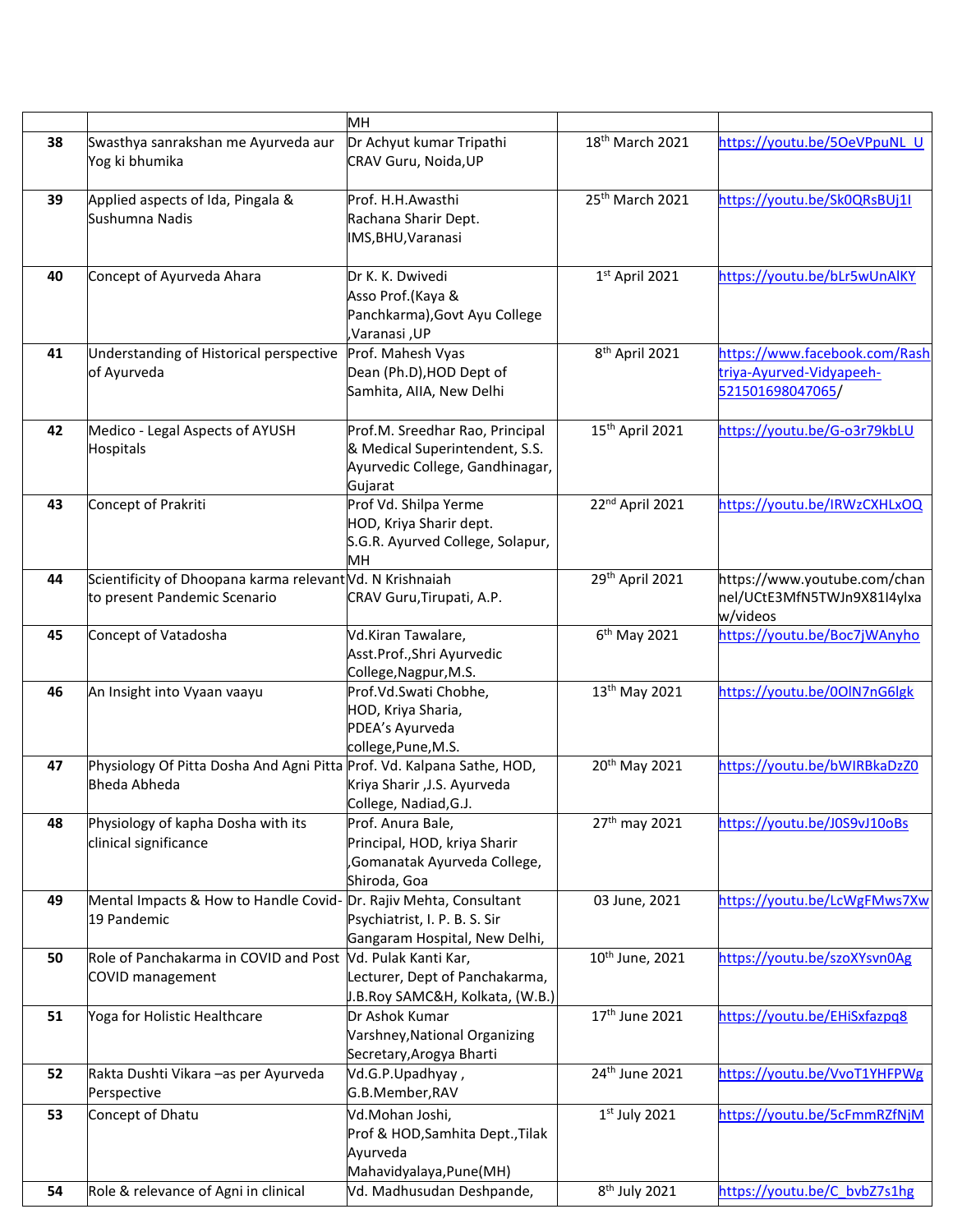|    | practice                                                                                               | CRAV Guru, Bhopal (M.P.)                                                                |                      |                                                                         |
|----|--------------------------------------------------------------------------------------------------------|-----------------------------------------------------------------------------------------|----------------------|-------------------------------------------------------------------------|
| 55 | Marmas: The Therapeutic Depots of<br>Body w.s.r.to Cervical Spondylosis &<br>Lumbago Sciatica syndrome | Vd. Binod Joshi,<br>CRAV Guru, Nainital (U.K.)                                          | 15th July 2021       | https://youtu.be/J-Dly-quhKM                                            |
| 56 | Rogi Rog Pariksha w.s.r.t. Dashavidh<br>Pariksha                                                       | Prof.(Dr)G. S. Tomar,<br>Member, AYUSH-NTEP<br>Collaboration, MOH&FW                    | 22nd July 2021       | https://youtu.be/331piwqCnM                                             |
| 57 | Importance of Rogi-Roga Pariksha                                                                       | Vd.Anant<br>Dharmadhikari, Founder<br>President, Anant Ayurveda<br>Pratishthan, Pune    | 29th July 2021       | https://youtu.be/B9LoXafHOjI                                            |
| 58 | Applicability of Aatura Desha Pariksha                                                                 | Prof.R.R.Dwivedi,<br>Ex Dean & HOD, Dept. of Basic<br>Principle, I.P.G.T & RA, Jamnagar | 5th August 2021      | https://youtu.be/JhQCLYFoWRI                                            |
| 59 | Concept of Jwara in Ayurveda and it's<br>principles of treatment                                       | Dr. Divya Kajaria, Assistant<br>Professor, Dept. of Kayachikitsa,<br>AllA, New Delhi    | 12th August, 2021    | https://youtu.be/KTgG4ho8Fr4                                            |
| 60 | Development of Pharmacopoeial<br>Parameters                                                            | Dr. Ravindra Singh, Assistant<br>Director (Chem.), Scientist 4,<br>CCRAS, New Delhi.    | 19th August 2021     | https://youtu.be/zYrb3-SCETs                                            |
| 61 | Emergency Treatment in Ayurveda                                                                        | Vd. Upendra Dixit, CRAV Guru,<br>Ponda, Goa.                                            | 26th August 2021     | https://youtu.be/ZTyJGQDQK5g                                            |
| 62 | Role of Pathological investigations in<br>Ayurveda Practice                                            | Vd. Suvinay Damle, CRAV Guru,<br>Sindhudurg, Maharashtra.                               | 2nd September, 2021  | https://youtu.be/vZnibeEBPj0                                            |
| 63 | Ayurveda Management of Post Covid<br>Problems-Clinical Experiences                                     | Vd. C.M. Sreekrishnan, CRAV<br>Guru, Thrissur, Kerala.                                  | 9th September, 2021  | https://youtu.be/HWvx-vBFngQ                                            |
| 64 | Panchakarma Ka Nidan - Chikitsa<br>Avastha                                                             | Vd. Pravin Prabhakar Joshi, CRAV<br>Guru, Dhule, Maharashtra.                           | 16th September, 2021 | https://youtu.be/W9ruWclPalk<br>https://youtu.be/Dw1NsO7LfoE            |
| 65 | live demonstration of tooth extraction<br>by the procedure of Jalandhar Bandha                         | Vd.Jaysukh R. Makwana, CRAV<br>Guru, Rajkot, Gujarat                                    | 23rd September, 2021 | https://youtu.be/DWIr l4dr4E                                            |
| 66 | Ayurvedic Treatment in Dermal<br><b>Disorders</b>                                                      | Vd. Mani Bhushan Kumar, CRAV<br>Guru, Patna, Bihar                                      | 30th September 2021  | https://www.youtube.com/chan<br>nel/UCtE3MfN5TWJn9X81I4ylxa<br>w/videos |
| 67 | Cancerous wound healing with Ayurveda Dr. Akhlesh Bhargava, Associate                                  | Prof. & HOD, Shalya Dept., Govt.<br>Ashtang Ayurveda College,<br>Indore, M.P.           | 7th October, 2021    | https://youtu.be/vdfkuVybYDA +<br>https://youtu.be/4VGNitIfaqA          |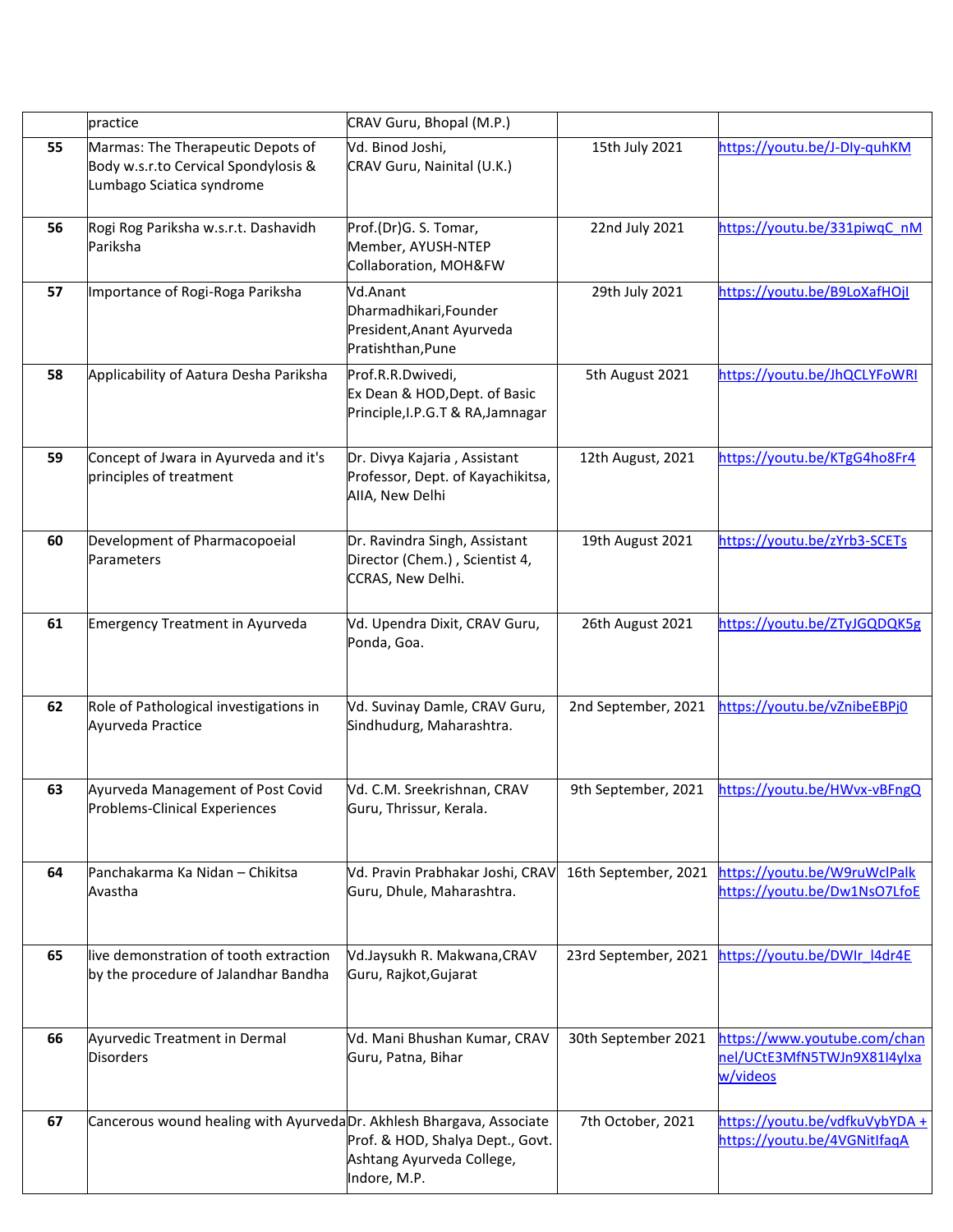| 68 | Role of ksharsutra I the managemt of                                                              | Vd M Bhaskar Rao, CRAV                                                                                                   | 14th October 2021   |                                                                         |
|----|---------------------------------------------------------------------------------------------------|--------------------------------------------------------------------------------------------------------------------------|---------------------|-------------------------------------------------------------------------|
|    | complex fistula                                                                                   | Guru, Tirupati (A.P.)                                                                                                    |                     | https://youtu.be/bJ1C 5Uc97U                                            |
|    |                                                                                                   |                                                                                                                          |                     |                                                                         |
| 69 | Traditional management of Gridhrasi                                                               | Vd V.Sreekumar, CRAV Guru<br>Thrisshur, Kerala                                                                           | 21st Oct 2021       | https://youtu.be/V73WkX4OtRg                                            |
|    |                                                                                                   |                                                                                                                          |                     |                                                                         |
| 70 | Shoth Rog- Ekanga Shoth (Deep Vein<br>Thrombosis)                                                 | Vd. Satya Prakash Gupta,<br>CRAV Guru, Moradabad, U.P.                                                                   | 28th October 2021   | https://youtu.be/ikeRUDNfMc<br>$\underline{\mathsf{c}}$                 |
| 71 | Common Medicines Prescribed in<br>Amavata and their Critical<br>Interpretation                    | Vd. Narayan Chandra<br>Dash, CRAV Guru, Puri, Odisha                                                                     | 11th November 2021  | https://youtu.be/nTlB5Xga2Ro                                            |
| 72 | Vatarakta-A Clinical View Point                                                                   | Vd. Ravindra Vatsyayan, CRAV<br>Guru, Ludhiana, Punjab                                                                   | 18th November, 2021 | https://youtu.be/gnTCkp-IZPY                                            |
| 73 | Ayurvedic Understanding and<br>Management Approach in Autism<br>Spectrum Disorders                | Vd. M. Prasad, CRAV Guru,<br>Thrissur, Kerala.                                                                           | 5th November 2021   | https://youtu.be/ah262cCsLjA                                            |
| 74 | Viruddha Ahara-The Clinical Review                                                                | Vd. B. Prabhakaran, CRAV<br>Guru, Kannur, Kerala.                                                                        | 2nd December, 2021  | https://youtu.be/nigiZV6l0yc                                            |
| 75 | Significance of Ayurveda Ahara                                                                    | Prof. (Dr.) G.S. Tomar,<br>Member, TWG, AYUSH-NTEP<br>Collaboration, MoH&FW,<br>Govt. of India.                          | 9th December, 2021  | https://youtu.be/bbemJTiHleY                                            |
| 76 | Regional foods for Health Promotion<br>and Disease Prevention: An Ayurvedic<br>Perspective        | Dr. Mangalagowri V Rao, HOD<br>& Associate Professor, Faculty<br>of Ayurveda, IMS, BHU,<br>Varanasi                      | 16th December, 2021 | https://www.youtube.com/ch<br>annel/UCtE3MfN5TWJn9X81I4<br>ylxaw/videos |
| 77 | Role of Ayurveda Ahara in Childhood                                                               | Prof. Dinesh K.S., Professor &<br>HOD, Dept. of Kaumarbhritya,<br>V.P.S.V. Ayurveda College,<br>Kottakkal, Kerala        | 23rd December, 2021 | https://www.youtube.com/ch<br>annel/UCtE3MfN5TWJn9X81I4<br>ylxaw/videos |
| 78 | Herb Metal and Drug Interaction                                                                   | Dr. Mukund Sabnis, Founder<br>President of Jeevanrekha<br>Ayurved Chikitsalaya &<br>Research Center,<br>Aurangabad, M.S. | 30th December, 2021 | https://youtu.be/XSTKk6QMo<br>bQ                                        |
| 79 | Raktamokshanam (Blood Letting<br>Procedure)-A Scientific Overview with<br>s.r.t. Buergers Disease | Dr.M. Bhaskar Rao, CRAV<br>Guru , Tirupati (A.P.)                                                                        | 6th January, 2022   | https://youtu.be/MZ6iQw680v<br>$\underline{\mathbf{0}}$                 |
| 80 | Management of Spinal Disorders<br>(Prushtavansha Vyadhi) by<br>Panchakarma                        | Vd. Dhanraj Gahukar, CRAV<br>Guru, Nagpur, Maharashtra                                                                   | 13th January, 2022  | https://www.youtube.com/ch<br>annel/UCtE3MfN5TWJn9X81I4<br>ylxaw/videos |